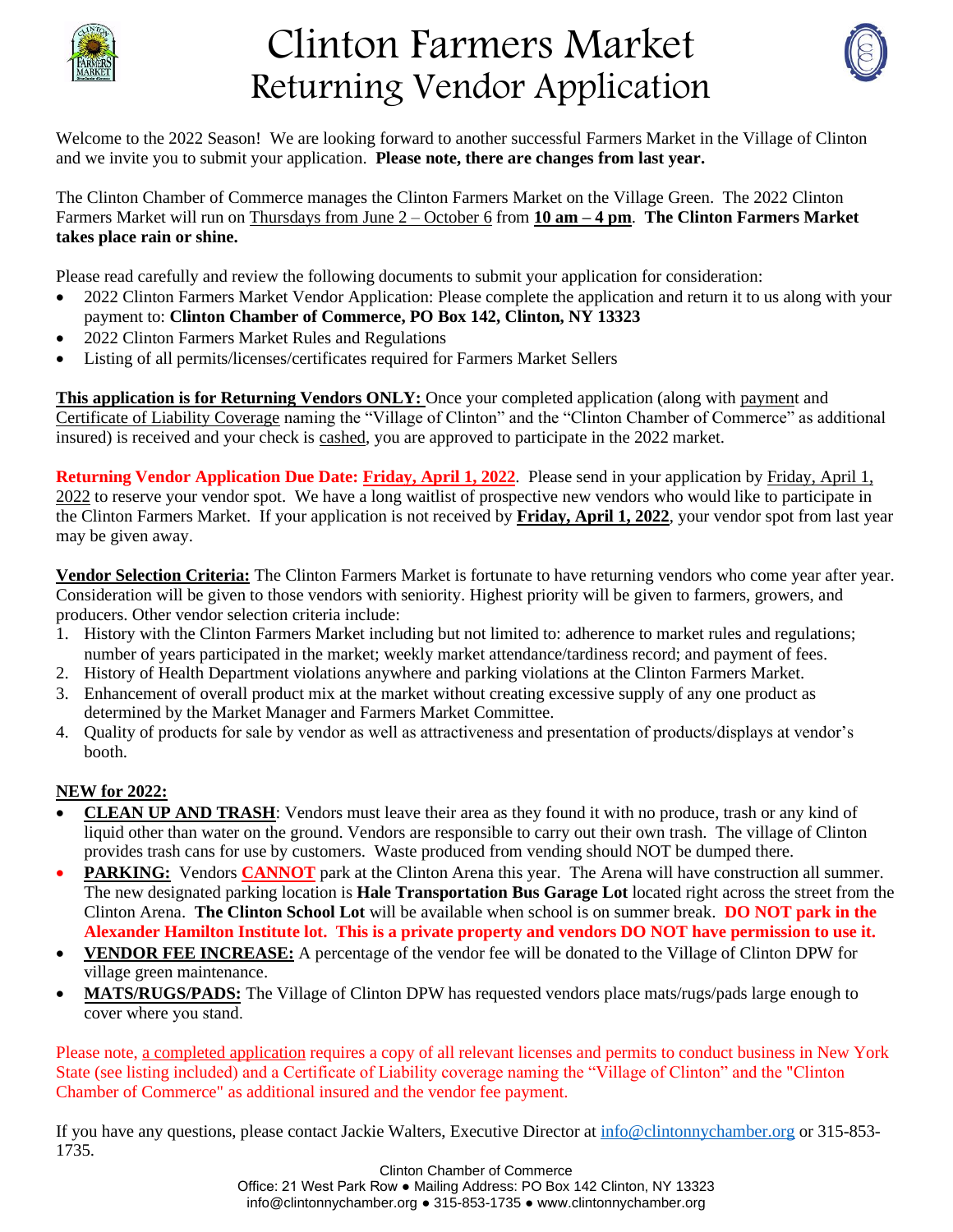

# Clinton Farmers Market



#### **2022 Clinton Farmers Market Vendor Application**

The 2022 Clinton Farmers Market will run on Thursdays from June 2 – October 6 from 10 am – 4 pm. **The Clinton Farmers Market takes place rain or shine.** 

| Name:                                                            |                  |                  |                |
|------------------------------------------------------------------|------------------|------------------|----------------|
| <b>Business Name:</b>                                            |                  |                  |                |
| Address:                                                         |                  |                  |                |
| Mobile #:                                                        | Email:           |                  |                |
| Website:                                                         | $\Box$ Facebook  | $\Box$ Instagram | $\Box$ Twitter |
| Vehicle Type:                                                    | License Plate #: |                  |                |
| NYS Sales Tax #:                                                 |                  |                  |                |
| Products: Please list all items you intend to sell with details: |                  |                  |                |
|                                                                  |                  |                  |                |
|                                                                  |                  |                  |                |
|                                                                  |                  |                  |                |

**ONLY** products listed above can be sold at the Clinton Farmers Market

#### **Participation Fee:**

- $\Box$  \$250 Trailer Size limit: 14'x 7'; limit to two (2) trailers allowed per season
- \$200 Curbside Space Season (*ONLY available to returning vendors*): Booth Size: 12' x 12' (limited spaces available)
- □ \$170 Village Green Space Season: Booth Size: 12' x 12'
- $\Box$  \$30 Electric hook-up (limited availability) Vendors needing electric power are required to provide their own extension cords. All cords used must be UL approved and in good working condition.
- □ \$100 Clinton Chamber of Commerce Member (current member in good standing only one 12' x 12' space discount)
- $\Box$  \$0 Nonprofits no charge

#### **NEW for 2022:**

- **CLEAN UP AND TRASH:** Vendors must leave their area as they found it with no produce, trash or any kind of liquid other than water on the ground. Vendors are responsible to carry out their own trash. The village of Clinton provides trash cans for use by customers. Waste produced from vending should NOT be dumped there.
- **PARKING:** Vendors **CANNOT** park at the Clinton Arena this year. The Arena will have construction all summer. The new designated parking location is **Hale Transportation Bus Garage Lot** located right across the street from the Clinton Arena. **The Clinton School Lot** will be available when school is on summer break. **DO NOT park in the Alexander Hamilton Institute lot. This is a private property and vendors DO NOT have permission to use it.**
- **VENDOR FEE INCREASE:** A percentage of the vendor fee will be donated to the Village of Clinton DPW for village green maintenance.
- **MATS/RUGS/PADS:** The Village of Clinton DPW has requested vendors place mats/rugs/pads large enough to cover where you stand and also right in front of where the customers stand.

**Tent: Reminder – NO STAKES – please use weights. An underground water line was previously ruptured.**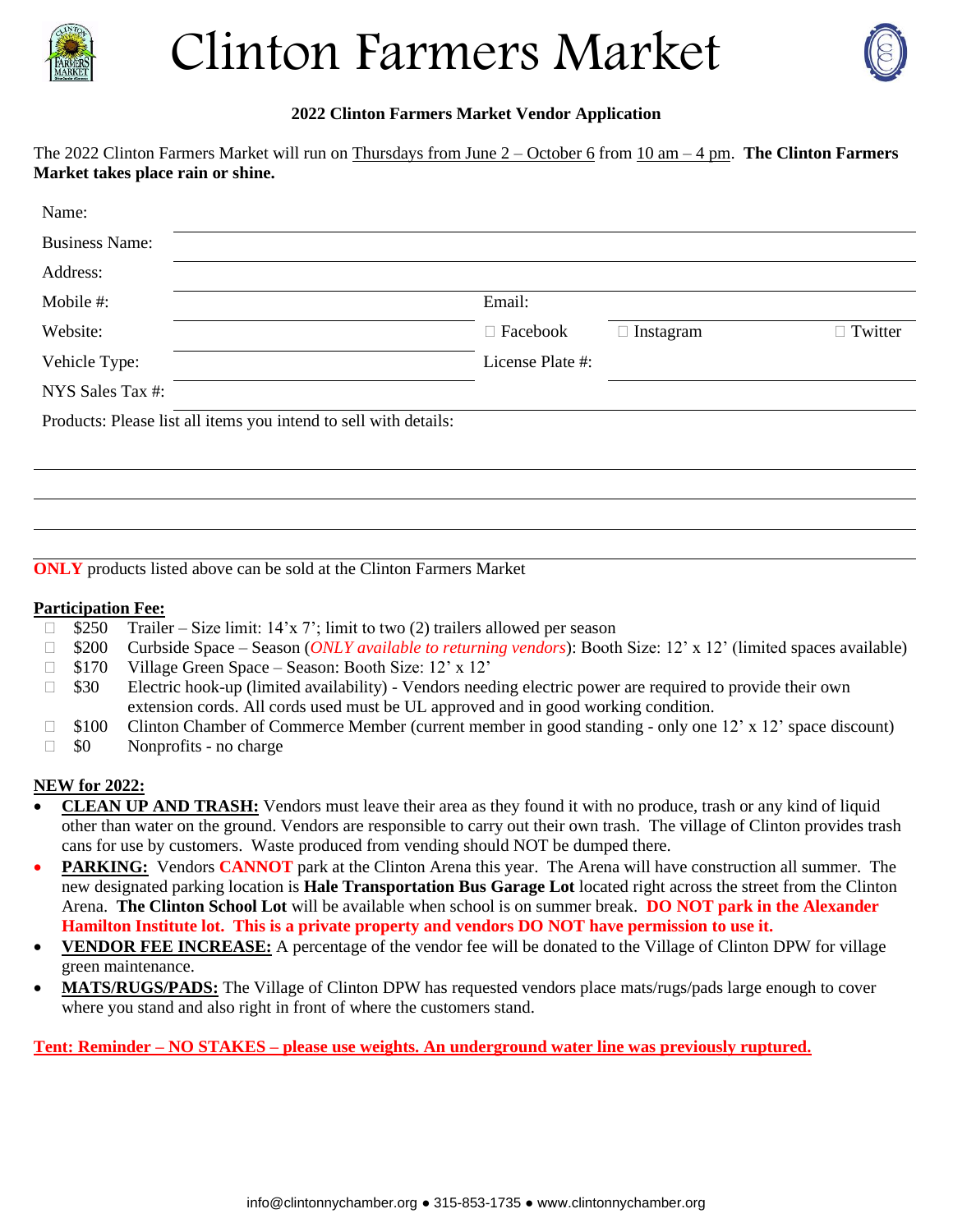

# Clinton Farmers Market



#### **Additional Information: Please check the following boxes below that apply to you.**

- Able to accept credit cards at the Clinton Farmers Market.
- $\Box$  Enrolled in the Farmers Market Nutrition Program (FMNP). If so, please provide a copy of the Farmers Market Agreement form (FMC-6) and Crop Plan (FMC-12).
- $\Box$  Willing to accept Supplemental Nutrition Assistance Program (SNAP) tokens. If new to SNAP, please ask for a participation agreement form.
- □ Willing to accept FreshConnect Checks (FCC).
- $\Box$  Willing to participate in the Power of Produce (POP) Kids Club? Applies to produce vendors only.

#### **Parking:**

Parking is a major issue in the Village of Clinton during the market. The market's customer base has increased dramatically as well. Everywhere year, there is pressure from the Clinton Fire Department and Kirkland Police Department to keep West Park Row OPEN for traffic, especially for emergency vehicles, as the Fire Station is down at the end of West Park Row.

**For all vendors**: You may park along West Park Row (at your own risk) to unload in the morning and load in the afternoon. As a request by the Kirkland Policed Department, **DO NOT UNLOAD** from East Park Row. You may be ticketed. After unloading from West Park Row, you must move your vehicle to the designated areas. All vendors must park at the **Hale Transportation** Bus Garage Lot (from  $6/2/22 - 10/6/22$ ) located right across the street from the Clinton Arena or Clinton School (from  $6/30/22 - 10/6/22$ ) 9/1/22) parking lots. All vendors must move their vehicles to the Hale Transportation/Clinton School parking lots immediately after unloading their products, tent, accessory items, etc., and before setting up their booth. Please do not park on the street or in public parking lots. These spaces are allocated for customers to the market and local businesses. These rules will be strictly enforced. Vendor parking will be monitored, and violations will be reported to the Kirkland Police. **DO NOT park in the Alexander Hamilton Institute lot. This is a private property and vendors DO NOT have permission to use it.**

Any vendor who is found to have violated any provision of the Farmers Market Rules and Regulations will receive a warning. In the event of a second violation, Market Manager reserves the right to deny continued participation in the Clinton Farmers Market. Vendor fees will be forfeited to the Clinton Chamber of Commerce due to your violation.

Your check will not be deposited until your application is approved. Please complete the application and return it to us along with your payment to: **Clinton Chamber of Commerce, PO Box 142, Clinton NY, 13323 or email to info@clintonnychamber.org.** 

\_\_\_\_\_\_\_\_\_\_\_\_\_\_\_\_\_\_\_\_\_\_\_\_\_\_\_\_\_\_\_\_\_\_\_\_\_\_\_\_\_\_\_\_\_\_\_\_\_\_\_\_\_\_\_\_\_\_\_\_\_\_\_\_\_\_\_\_\_\_\_\_\_\_\_\_\_\_\_\_\_\_\_\_\_\_\_\_\_\_\_\_\_\_\_\_\_\_\_\_\_

I have read, understood and agree to abide by and comply with the Clinton Farmers Market Rules and Regulations. The information that I have provided in this application is true and complete. I agree to abide by any applicable local, state and federal laws or regulations. I agree to indemnify and hold harmless the Clinton Chamber of Commerce, its volunteers, its management and the Village of Clinton for any losses or damages, however incurred. Lastly, I hereby accept and agree to follow the above rules regarding attendance, unloading/loading and parking.

Vendor Signature:

---------------------------------------------------------------------------------------------------------------------------------------------------------- Office Use ONLY Amount Enclosed:  $\frac{\$}{\_\}$  Check #:  $\frac{\_\}{\_\}$  Check #: Date: Date: Date: Dertificates Enclosed Dermits/Licenses/Certificates Enclosed  $\Box$  Certificate of Liability Insurance Enclosed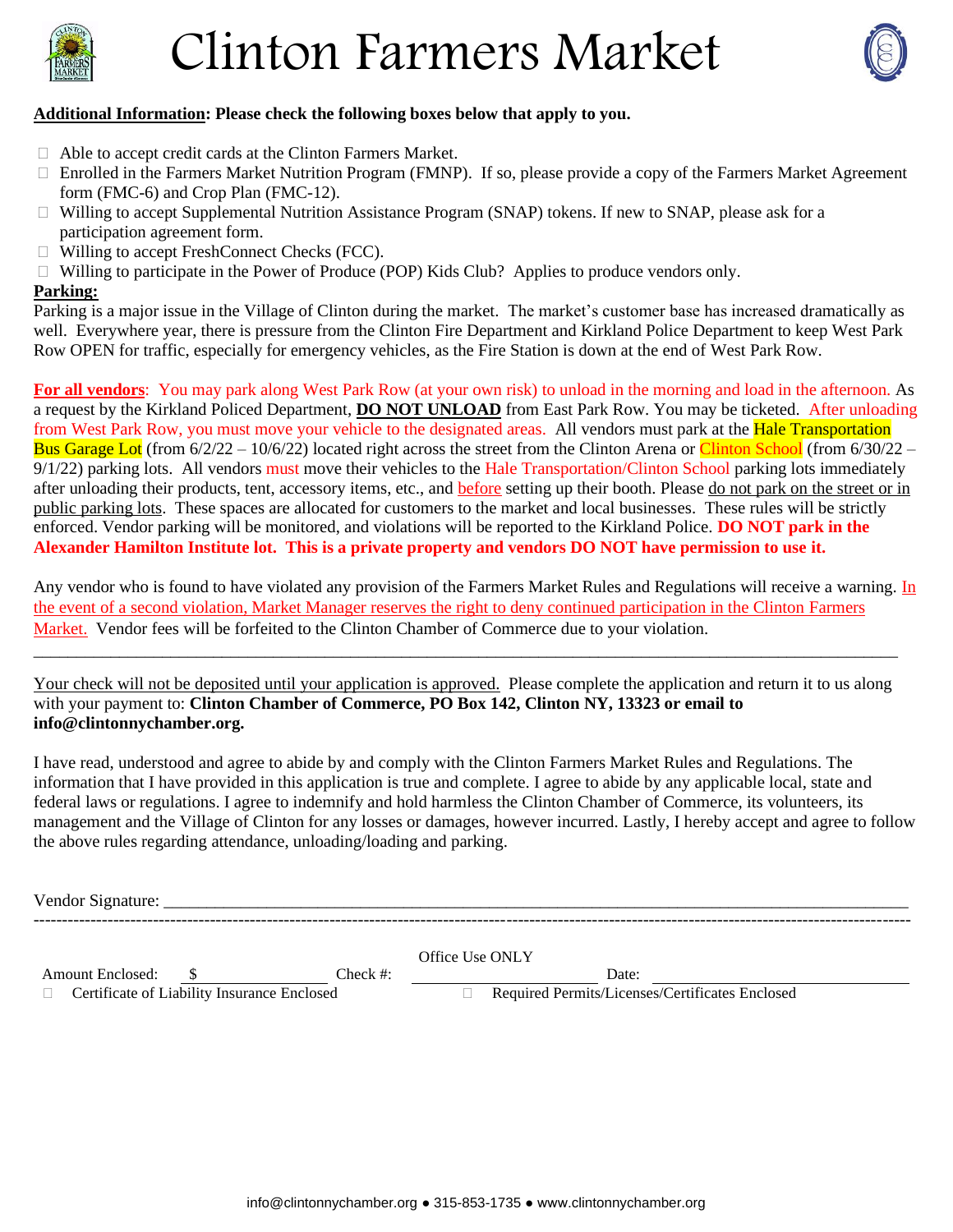

# Clinton Farmers Market



#### **2022 Clinton Farmers Market Rules and Regulations**

The 2022 Clinton Farmers Market will run on Thursdays from June 2 – October 6 from 10 am – 4 pm. **Clinton Farmers Market takes place rain or shine.** 

All vendors are **required** to remain open during Farmers Market hours from 10 am to 4 pm. No booths, stands or other selling fixtures will be erected prior to 7 am unless otherwise arranged. All vendors' equipment shall be removed from the Village Green no later than 6 pm. **No vendor dogs or radios will be allowed.**

- 1) The following items can be sold or displayed at the Clinton Farmers Market:
	- a. Fruit, vegetables, honey, cider (must be pasteurized), maple syrup, eggs, baked goods (must be wrapped or placed in paper or plastic or sold out of an enclosed show case), candy, meats, cheese, home-made canned goods and plants. All the items listed must be baked, raised, made and/or grown by the vendor or purchased within a 50-mile radius of Clinton.
	- b. The Farmers Market Committee reserves the right to determine the appropriateness of product(s) sold. **In the event that the vendor is handling the sale of a product that is not self-grown, the product and its source must be identified and labeled as such**. Use signage to clearly display pricing, products or promotions. Product labeling for all food products must adhere to USDA and NYS Ag & Markets labeling requirements.
	- c. Arts, crafts and merchandise must be made by the vendor. **Vendors cannot purchase items solely for resale**.
- 2) All vendors must submit a complete application (including licenses/permits/inspections required), agree to abide by Market Rules & Regulations, and receive approval from the Farmers Market Committee **prior** to market day in order to participate. **Please do not show up on market day without prior approval.**
- 3) Applications **must** include copies of all required licenses/permits based on the nature of the product(s) sold. All vendors must carry a liability policy (\$1,000,000 minimum) listing the "Village of Clinton" and the "Clinton Chamber of Commerce" as additionally insured. This policy must be current and in effect for the duration of their participation.
- 4) All other items are prohibited from sale at the Farmers Market. The Farmers Market Committee reserves the right to grant permission for the sale of items not specified. **The Farmers Market Committee will approve or reject applications for permits to ensure quality and a balance of products.**
- 5) The sale of raffle tickets or the distribution of brochures or pamphlets of any type will not be allowed without permission from the Farmers Market Committee.
- 6) Vendors are responsible for all apparatus they deem necessary for their booth (table, chairs, canopy, etc.) If a booth with electric hook up is utilized, the vendor is responsible for providing their own extension cords. All cords must be UL approved and in good working condition. Tents/canopies used must be weighted for stability and safety.

#### 7) **Vendors must display company sign, sales tax certificate (if needed), and FMNP/WIC certificates (if applicable.)**

- 8) All items sold must be licensed in accordance with the following where applicable:
	- New York State Agriculture and Markets/ United States Food and Drug Administration
	- NYS Department of Taxation/ Oneida County Department of Health Ordinances and Regulations
	- Village of Clinton/Town of Kirkland Ordinances
- 9) Vendors are required to use good judgment and take appropriate actions if dangerous weather conditions threaten, including ceasing operations, packing up loose items if possible and seeking shelter. If management judges that weather conditions are too dangerous to continue safe operations, vendors must cease operation, pack loose items, seek shelter.
- 10) **Attendance Policy** If any vendor does not intend to participate at the market on a specific day, verbal or email notification must be given to the market manager **prior** to the market day. Management will use the information to accurately answer customer inquiries regarding vendor attendance.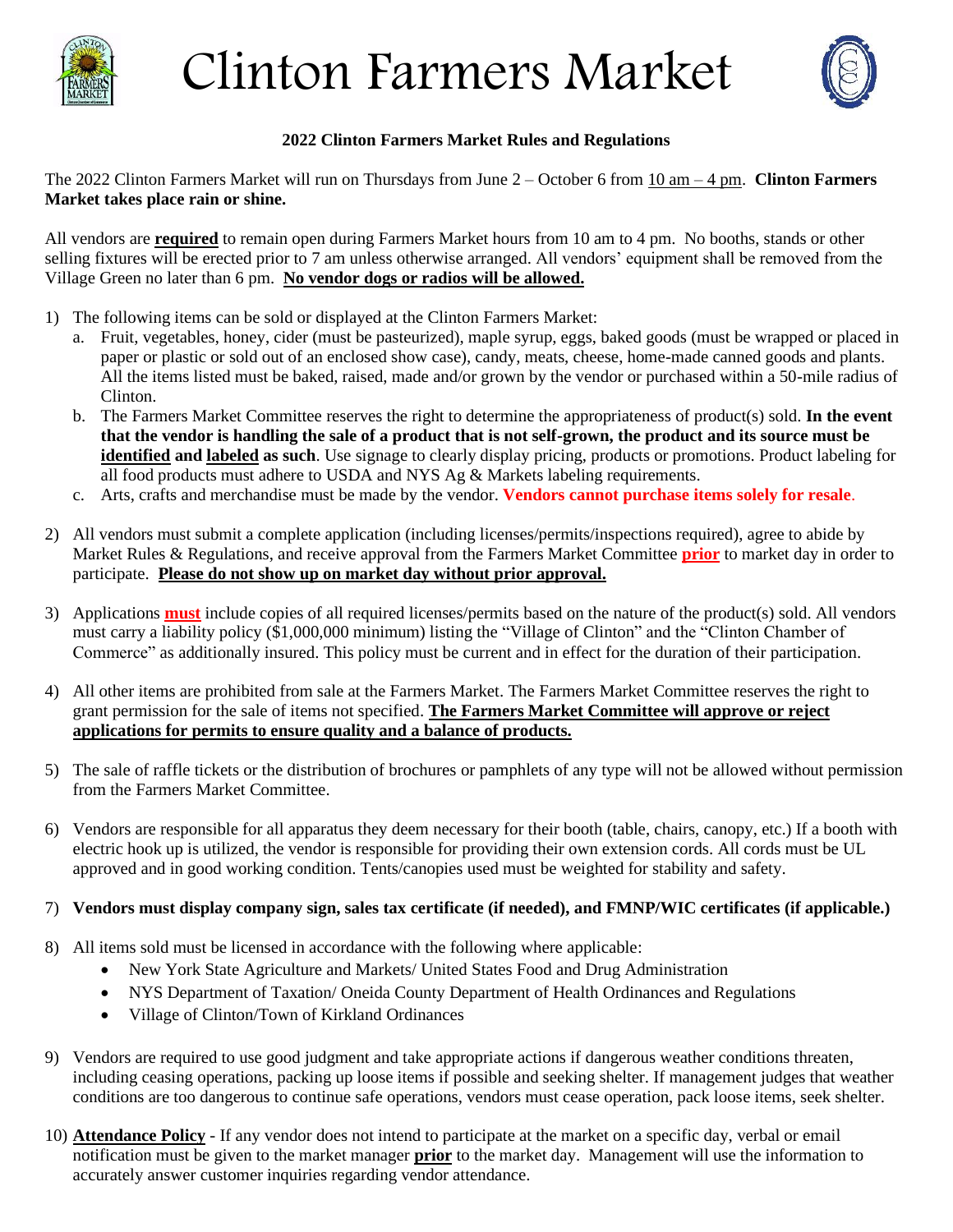- a. If an incident occurs where a vendor is unable to make a showing at a particular market day, it is important that the vendor notifies Market Manager so that space changes can be made appropriately.
- b. Vendors who do not keep a consistent attendance record at the markets may lose their preferred space assignment. **Three** consecutive weeks of absence may result in the space being reassigned, as per the Market Manager's discretion.
- 11) **Weather Policy:** Clinton Farmers Market is a **'Rain or Shine Market'**, which means we will be officially OPEN during our regular hours, even in inclement weather conditions. The only EXCEPTION is lightning and severe weather warnings, such as severe thunderstorm warnings, or a tornado warning. If severe weather is imminent (usually signified by sirens and/or alerts from the National Weather Service) or lightning is seen, vendors have the option of leaving the market to find safety. If you choose to do so, please notify the market manager before you leave.

Vendors are expected to participate each market day. Your missed attendance at the market will be noted. The Market Manager has the ability to call off the market in extreme circumstances at their discretion.

- 12) All vendors must be set up and ready to take customers at 10:00 am. Management reserves the right to fill any and all vacant booth spaces at their discretion after 10:00 am. Those arriving after 10:00 am will not be guaranteed their usual spot and may be shut out of participation in that market session entirely dependent upon the number of vendors participating in that session and the availability of booth space.
- 13) Please do not pack up your booth until the end of the market day. It is disruptive to the market when there are customers visiting and vendors are packing up.
- 14) Each vendor will be assigned a designated space. All vendor displays must be contained within the booth area of 12' X 12' space. All vendor activities must be conducted in an orderly fashion and the vendor's space should be kept neat, orderly and safe.
- 15) **CLEAN UP AND TRASH:** Vendors must leave their area as they found it with no produce, trash or any kind of liquid other than water on the ground. Vendors are responsible to carry out their own trash. The village of Clinton provides trash cans for use by customers. Waste produced from vending should NOT be dumped there.
- 16) Public drinking of alcohol, smoking, and amplified music (other than market entertainment) are prohibited.
- 17) Vendors will be respectful and courteous to customers, market staff, volunteers and fellow vendors at all times. No shouting, hawking, offensive language or behavior will be tolerated. Issues between vendors will not be addressed during market hours so as not to disturb market operation or impact the experience of consumers but will be addressed by market management at the conclusion of the market session after the public is cleared of the market space.
- 18) Any vendor who wishes to move to an unoccupied space can do so only with the permission of the Market Manager.

#### 19) **Parking rules are as follows and must be adhered to if you wish to avoid having your vehicle towed or ticketed.**

- **a. For all vendors**: You may park along West Park Row (at your own risk) to unload in the morning and load in the afternoon. As a request by the Kirkland Policed Department, **DO NOT UNLOAD** from East Park Row. You may be ticketed. After unloading from West Park Row, you must move your vehicle to the designated areas. All vendors must park at the Hale Transportation Bus Garage Lot (from  $6/2/22 - 10/6/22$ ) located right across the street from the Clinton Arena or Clinton School (from  $6/30/22 - 9/1/22$ ) parking lots. All vendors must move their vehicles to the Hale Transportation/Clinton School parking lots immediately after unloading their products, tent, accessory items, etc., and before setting up their booth. Please **do not park on the street or in public parking lots.** These spaces are allocated for customers to the market and local businesses. These rules will be strictly enforced. Vendor parking will be monitored, and violations will be reported to the Kirkland Police. **DO NOT park in the Alexander Hamilton Institute lot. This is a private property and vendors DO NOT have permission to use it.**
- 20) **Any vendor who is found to have violated any provision of the Farmers Market Rules and Regulations will receive a warning. In the event of a second violation, Market Manager reserves the right to deny continued participation in the Clinton Farmers Market. Vendor fees will be forfeited to the Clinton Chamber of Commerce due to your violation.**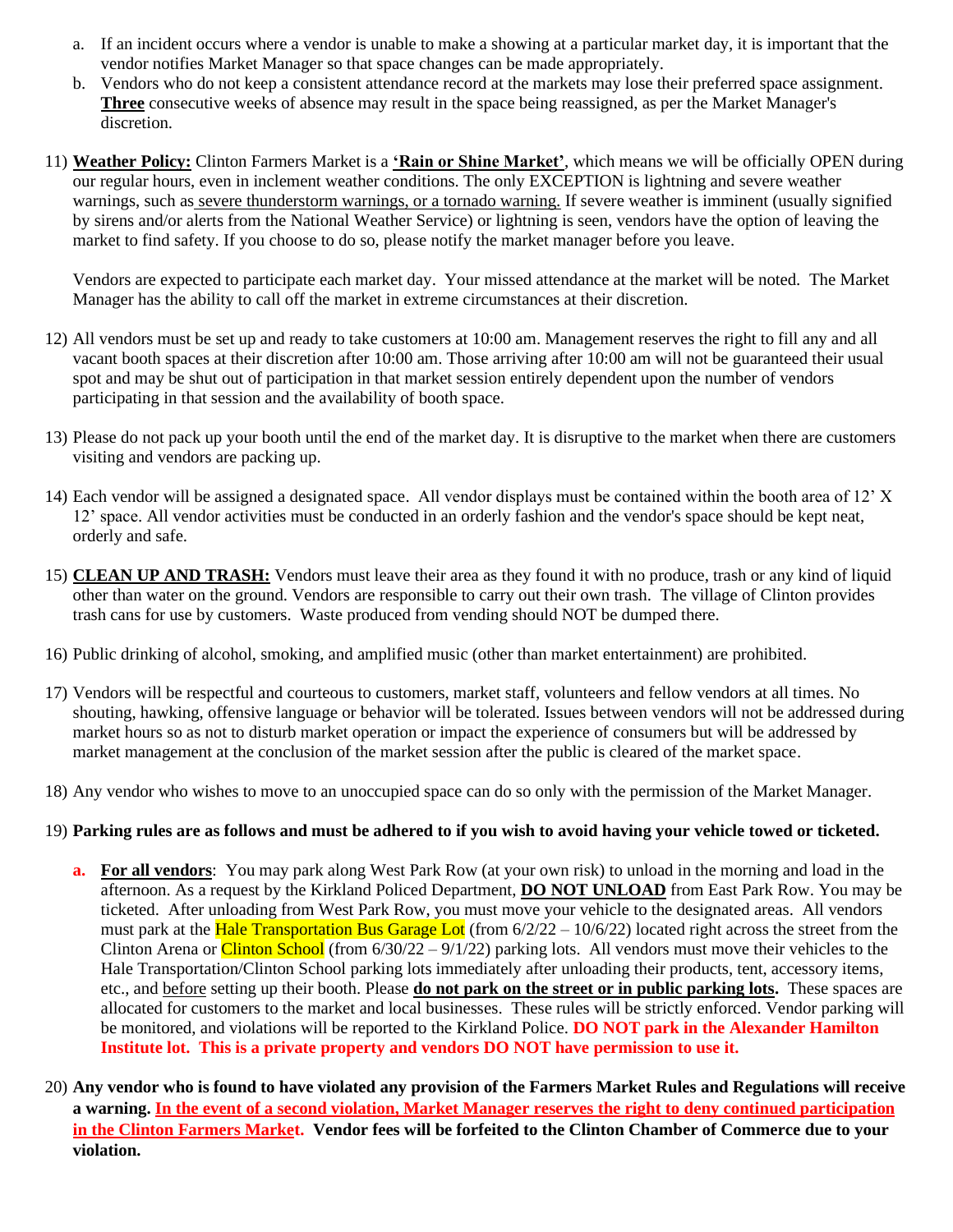

# **Permits/Licenses/ Certificates Required for Farmers' Market Vendors**

The following is a checklist that will help you to understand the permits, licenses and certificates that are required of sellers of various products commonly found in farmers' markets. This checklist is not exhaustive, but is a general guideline. Please consult the inspection agencies listed at the end for further assistance.

### **Fresh Produce:**

No permits, licenses or certificates required, if raw, uncut, and unprocessed.

**Plant Sales:** Only one nursery license is required and must be posted in public view at the time of sale.

- NYS Department of Agriculture & Markets Nursery Growers License, if engaged in the production of plant material intended for sale. A nursery grower is also permitted to purchase and resell plant material under this same license.
- NYS Department of Agriculture & Markets Nursery Dealers License, if purchasing and reselling plant material only and the vendor is not involved in any growing of potted plant material
- Valid NYS Sales Tax Certificate

#### **Eggs:**

• No permits, licenses or certificates required, for cleaned shell eggs maintained at 45 degrees F or less. Eggs must be from farm owned hens (not purchased eggs).

# **Honey, Maple Syrup:**

- No permits, licenses or certificates required, if single ingredient products.
- Article 20C License from NYS Dept. of Agriculture & Markets, if additional ingredients are added to the products; i.e. maple mustard, maple cotton candy, etc.

# **Baked Goods:**

- 20C Exemption from NYS Department of Agriculture & Markets if home baked, non-hazardous; ie. Bread (no breads containing fruits or vegetables), rolls, cookies, cakes, brownies, fudge & double crust fruit pies. (Quickbreads are considered potentially hazardous and cannot be done under 20C Exempt ions.) No internet sales or advertising allowed.
- Article 20C License from NYS Dept. of Agriculture & Markets on all other baked products provided the business does 51% of its sales at wholesale. (Requires a separate, commercial kitchen.)
- All other baked goods must come from a licensed NYS Department of Health facility.

#### **Mushrooms**

- Cultivated mushrooms, sold whole or otherwise processed, require no license.
- Cultivated mushrooms, sliced, chopped, washed and identified as ready to eat or any other processing requires an Article 20-C license.
- Mushroom species picked in the wild shall be obtained from sources where each mushroom is individually inspected and found to be safe by an approved mushroom identification expert prior to sale. At this time, there are no approved mushroom experts in New York State.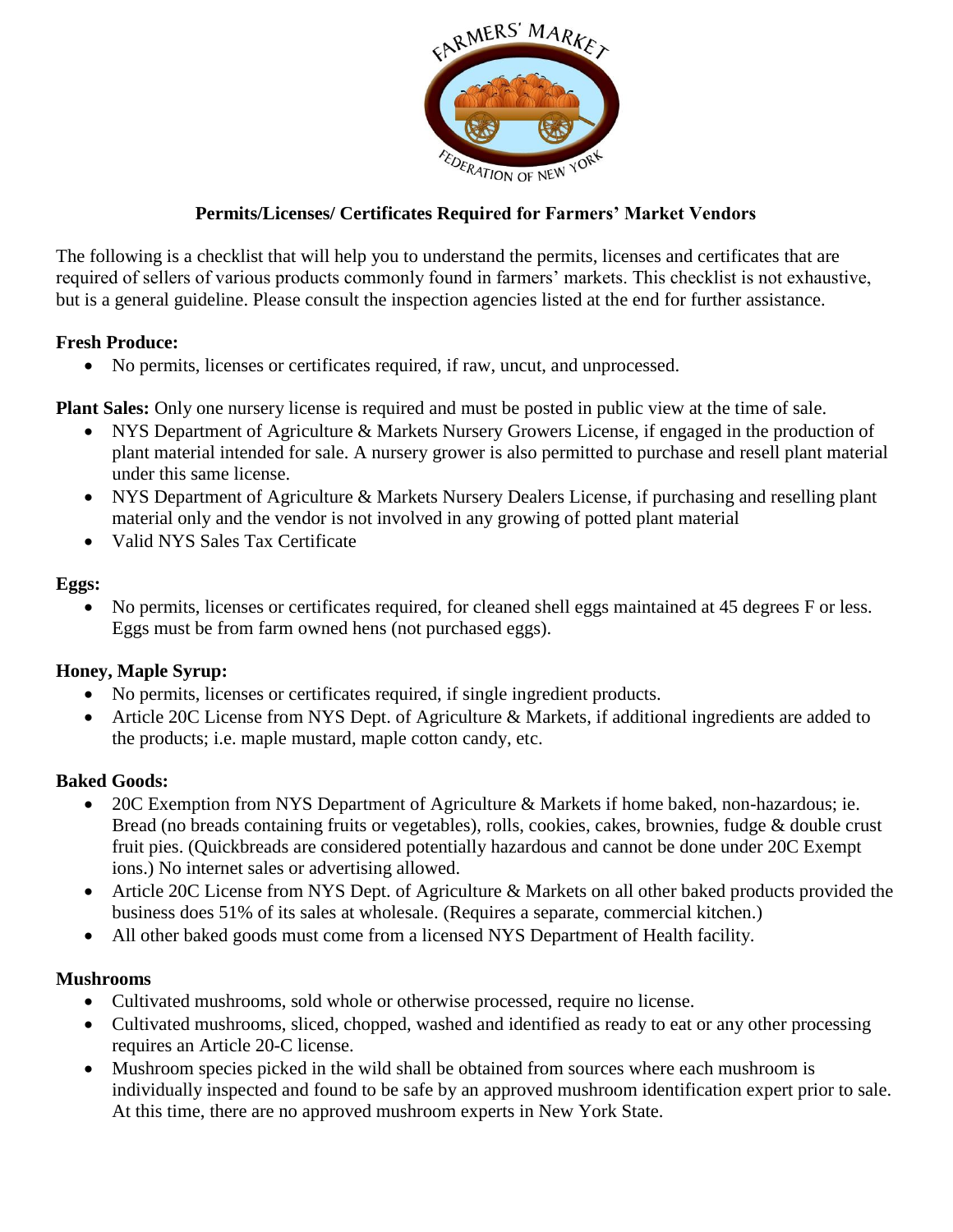

# **Non Alcoholic Cider/Fruit Juice**

- Article 20C License from NYS Department of Agriculture & Markets for manufacturers/bottlers.
- All cider and fruit juices must be pasteurized or UV treated

# **Processed Foods**

- 20C Home Exemption from NYS Dept. of Agriculture & Markets, for non-hazardous foods only, including traditional fruit jams, jellies and marmalades; candy (excluding chocolate); spices and herbs repackaging only); and snack items such as popcorn, caramel corn and peanut brittle.
- Article 20C License from NYS Department of Agriculture & Markets, prepackaged and labeled in accordance with NYS Food Labeling Law: Identity of food in package form; name of manufacturer, packer or distributor; place of business; ingredient declaration in descending order of predominance by weight; and net quantity of contents.
- County Board of Health Permit if processing is on-site; i.e. cutting of baked goods to be sold by the piece, slicing of cheese to be sold by the pound; cooking and selling ready-to-eat foods
- Home processing of canned fruits and vegetables is not permitted. All canned fruits and vegetables must be done under 20C License and registered with the Federal government as a food processor.
- Article 20C License from NYS Dept. of Agriculture & Markets is required for dehydrating herbs and spices or for the blending of any spices for repackaging.

**Meats –** License is required if grinding or processing. License is not required for cutting.

# **Red Meat (Beef, lamb, goat)**

- USDA slaughtered and/or processed must have USDA legend
- Article 28D License required if warehousing for wholesale
- Must be maintained at 0ºF or below if sold frozen. 40ºF if sold fresh.

# **Chicken**

- License not required to sell 250 turkeys or 1000 birds of other species (quail, guinea, chicken.) \*
- No license required if USDA slaughtered.
- Article 28 License if warehousing for wholesale accounts.
- Article 5A license required if selling over 250 turkeys or 1000 birds of other species. \* \* 250 turkeys or 1000 birds of other species processed annually.

# **Exotic Meat**

- Must be slaughtered at an Article 5A licensed establishment.
- Must be labeled "Processed at an NYSDAM facility".
- Article 28 License required if warehousing for wholesale accounts, if not licensed under Article 5A.

# **Processed Meats**

• Article 20C license form the NYS Dept. of Agriculture & Markets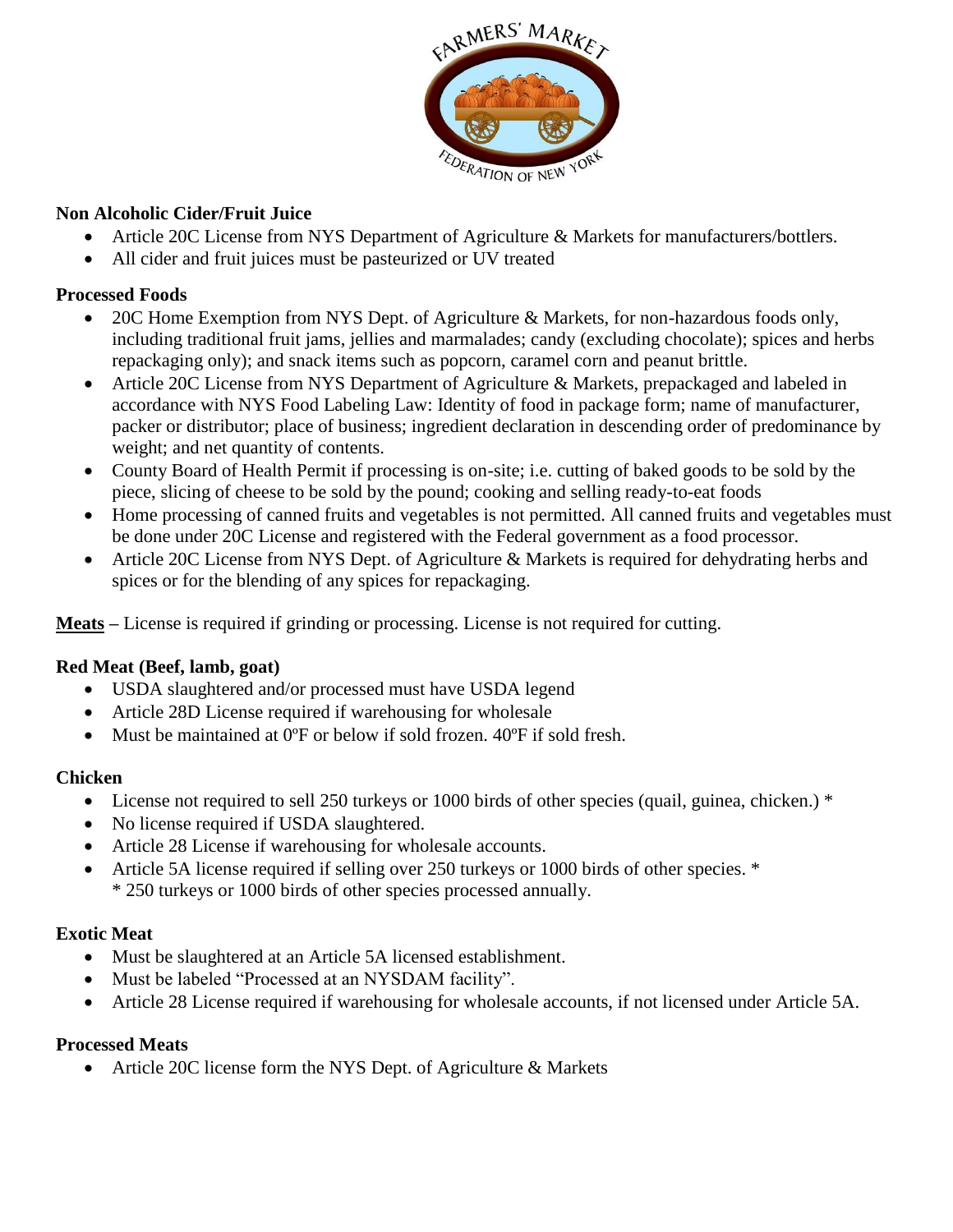

# **Fish**

- No permit, license or certificate is required if a freshwater fisherman is selling only whole, nonprotected species.
- Article 20C License from NYS Dept of Agriculture & Market if fish is pan-ready.
- NYS DEC hatchery permit required if selling protected freshwater species.
- NYS DEC permit required if re-selling any protected freshwater species.
- NYS DEC Food Fish License to catch and sell marine fish.
- NYS DEC Food Fish and Crustacean Dealers & Shippers License to resell marine fish purchased from a licensed fisherman

# **Dairy**

# **Cheese & Other Dairy Products (such as yogurt, butter, sour cream)**

- For producers, Part II Permit, issued by the NYS Dept. of Agriculture & Markets Division of Milk Control and Dairy Services.
- If cut and wrap cheese, need Part II Permit issued by Division of Milk Control and Dairy Services unless part of a food establishment regulated by Division of Food Safety, in which case just need Article 20C License.

### **Milk and Fluid Milk Products (such as 2%, 1% and non-fat milk)**

- Milk must be pasteurized.
- Producer must have Part II Permit issued by Division of Milk Control and Dairy Services.
- Producer and any distributor must have a Milk Dealers license issued by Division of Milk Control and Dairy Services unless amount handled is less than 3000 pounds per month

# **Grains and Legumes (pre-packaged – cannot be packed on site):**

• No permits, licenses or certificates.

# **Fresh Cut/ Dried Flowers**: Valid NYS Sales Tax Permit

**Crafts:** Valid NYS Sales Tax Permit